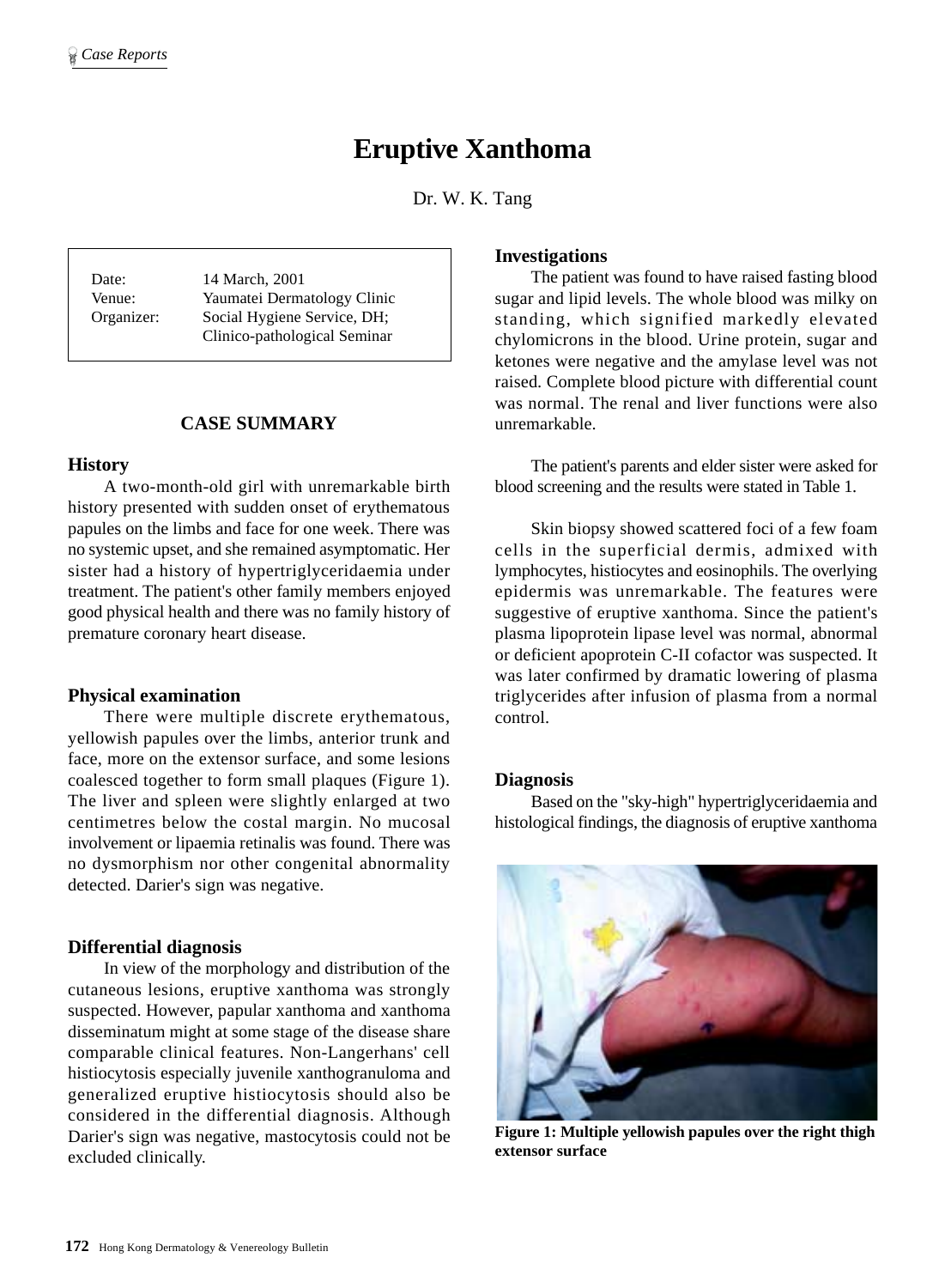**Table 1. The fasting lipids and blood sugars of the index patient and her family members. The high-density lipoprotein (HDL) and low-density lipoprotein (LDL) levels in the patient and her sister could not be performed because of very high triglycerides**

|                      | <b>Cholesterol mmol/l</b> | HDL mmol/l             | $LDL$ mmol/l | Triglycerides mmol/l | Glucose mmol/l |
|----------------------|---------------------------|------------------------|--------------|----------------------|----------------|
| <b>Normal Range</b>  | $3.5 - 6.5$               | $0.70 - 2.1$ (male)    | 1.55-4.4     | $0.70 - 2.1$ (male)  |                |
|                      | $(\text{ideal} < 5.2)$    | $0.50 - 1.70$ (female) |              | $0.50-1.70$ (female) | $4.5 - 5.6$    |
| <b>Index Patient</b> | <b>13.0</b>               |                        |              | 83.2                 | 20.7           |
| <b>Mother</b>        | 6.7                       | 1.17                   | 4.84         | 1.51                 | 5.0            |
| <b>Father</b>        | 4.5                       |                        |              | 2.76                 | 4.2            |
| <b>Sister</b>        | 6.0                       |                        |              | 28.48                | 5.4            |

was made. The early presentation, positive family history of hypertriglyceridaemia and apoprotein C-II deficiency point towards an underlying Type-I familial hyperlipidaemia (Fredrickson classification).

#### **Management**

The patient was put on a low fat formula with a fat content of 93% medium chain fatty acid and 7% long chain fatty acid. Her fasting lipid and sugar improved dramatically and returned towards normal (cholesterol 5.4 mmol/l, triglycerides 3.57 mmol/l and sugar 5.0 mmol/l). All skin eruption subsided about a month after the dietary control.

# **REVIEW ON ERUPTIVE XANTHOMA**

Eruptive xanthoma is characterized by small, yellowish, cutaneous papules measuring 1-4 mm with an erythematous halo. The lesions tend to arise abruptly in crops and merge into patches on the extensor surface of arms, legs, and buttocks, but may be more generalized. This skin lesion can be found in patients with a completely normal lipid level or those with an underlying hypertriglyceridaemia, which is further subdivided into familial and acquired forms.<sup>1</sup> These two big categories will be discussed briefly below.

# **Hypertriglyceridaemia xanthomatosis**

## *Familial*

Fredrickson type I, IV and V familial hyperlipidaemia account for most of the familial hypertriglyceridaemia.2 Type I and V are autosomal recessive with absent lipoprotein lipase or its activator, apoprotein C-II. Whereas type IV is autosomal dominant and the catabolism of triglycerides rich lipoprotein is reduced with overproduction of very low-density lipoproteins (VLDL).

Other inherited metabolic diseases such as lysosomal storage diseases and type I glycogen storage disease (Von Gierke's) may also give rise to elevated triglycerides and results in eruptive xanthoma.

### *Acquired*

Causes commonly lead to eruptive xanthoma include diabetes mellitus, alcohol ingestion, obesity, chronic renal failure, nephrotic syndrome, pancreatitis, hypothyroidism and biliary cirrhosis.<sup>3</sup> Medications including estrogens, corticosteroids, miconazole, isotretinoin, and etretinate<sup>4</sup> can lead to elevated lipid level and cutaneous xanthoma.

# **Normolipaemic xanthomatosis**

Development of xanthomas in the absence of hyperlipoproteinaemia is not uncommon and was described in detail by Parker.<sup>5</sup> Altered lipoprotein content or structure, the presence of paraproteinaemia, haematopoietic diseases such as histiocytosis, myelomas and local trauma can cause eruptive xanthoma despite the normal plasma lipid level. Other causes may include trauma or oedema.<sup>6,7</sup> Normolipaemic eruptive xanthomas have also been reported during pregnancy and in acquired total lipodystrophy.<sup>8</sup>

#### *Pathogenesis*

The high plasma concentration of lipoproteins facilitates its permeation through dermal capillaries. However, any conditions that increase the relative vascular permeability to lipoproteins such as local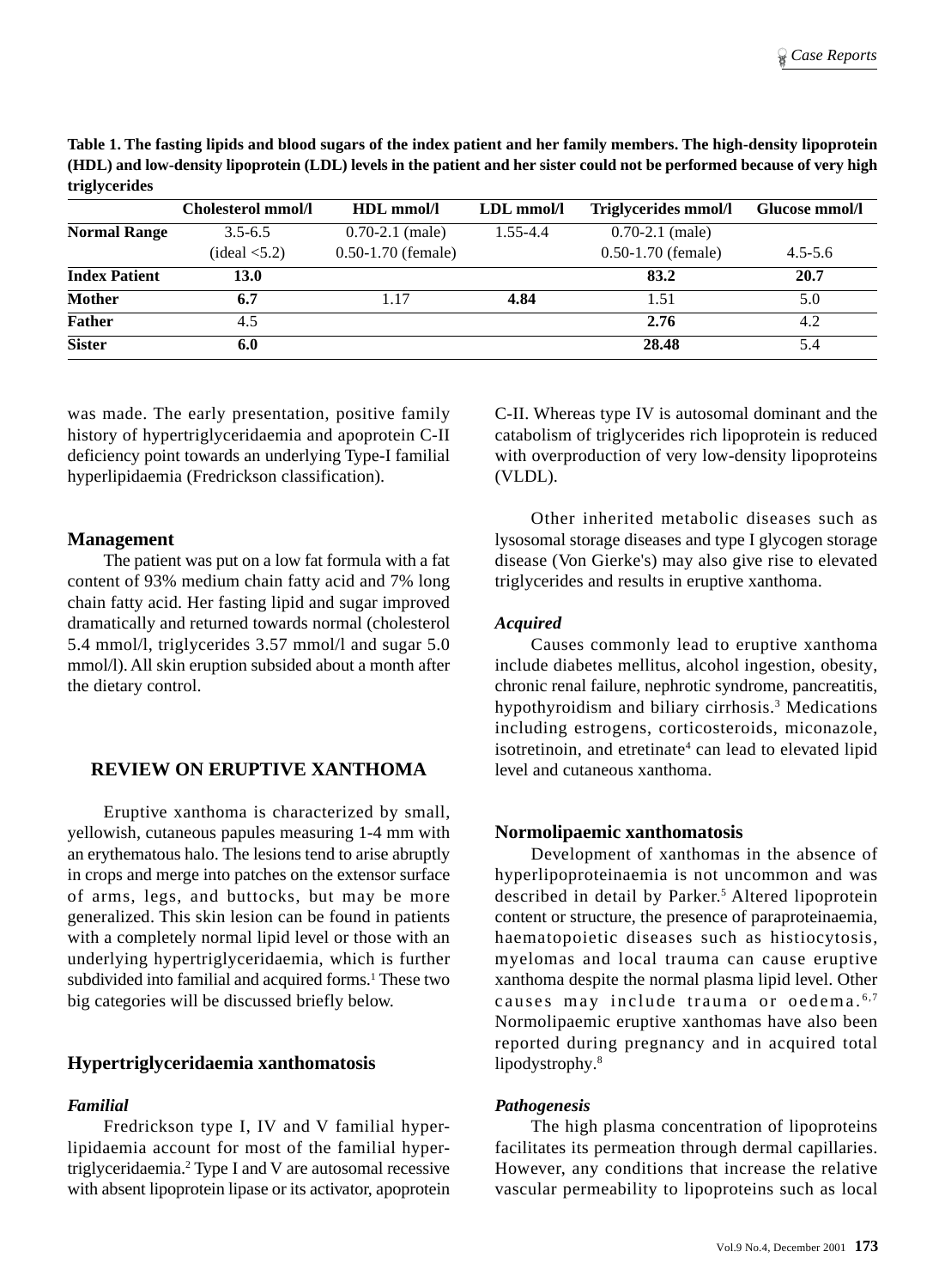injury, oedema, altered lipoprotein structure or paraproteins in the plasma, can also lead to lipoprotein leakage into the dermis. Direct phagocytosis of lipoproteins by dermal histiocytes or a reactive process involving in-situ lipid synthesis in the histiocytes will then evolve into foam cells.<sup>9</sup>

### *Differential diagnosis*

Clinically eruptive xanthoma may sometimes be confused with other xanthomatosis or non-Langerhanss' cell histiocytosis (Table 2).<sup>10,11</sup> Rarely the cutaneous lesions may mimic Sweet's syndrome.12 Most of the time a skin biopsy can reliably differentiate eruptive xanthoma from other xanthomatoses and non-Langerhans' cell histiocytosis (Table 3).

#### *Treatment*

Treatment of eruptive xanthoma is directed to the underlying causes. Since eruptive xanthoma secondary to hypertriglyceridaemia typically responds well to dietary control, a dietician's advice should be sought first. In general, a low carbohydrates and saturated fat diet is the first treatment of choice. Anti-hyperlipidaemic agents should be considered when dietary control fails.<sup>13</sup>

# *Prognosis*

Unless the underlying causes can be corrected, the patient should be put on life-long dietary control and regular follow-up is needed. However patients can be reassured that the cutaneous lesions and lipoprotein abnormalities can revert to normal, in terms of weeks, with appropriate treatment.<sup>13</sup>

|                     | <b>Eruptive</b><br>xanthoma | Papular<br>xanthoma | <b>Juvenile</b><br>xanthogranuloma | <b>Xanthoma</b><br>disseminatum | <b>Generalized eruptive</b><br>histiocytosis |
|---------------------|-----------------------------|---------------------|------------------------------------|---------------------------------|----------------------------------------------|
|                     |                             |                     |                                    |                                 |                                              |
| Age                 | Children, adult             | Mainly adult        | $80\% < 2$ year                    | $60\% < 25$ year                | Mainly adult                                 |
| <b>Skin lesions</b> | Red-yellow                  | Discrete yellowish  | Discrete orange                    | Red-brown                       | Red-brown papules                            |
|                     | papules in crops            | papules             | -yellow nodule                     |                                 |                                              |
| Number of           | Multiple                    | Multiple            | Solitary or                        | <b>Numerous</b>                 | <b>Numerous</b>                              |
| lesions             |                             |                     | numerous                           |                                 |                                              |
| Location            | Buttocks & thighs           | Face and trunk      | Head & upper                       | Face, trunk,                    | Trunk and limbs                              |
|                     | & extensors,                | larger, do not tend | trunk                              | folds, proximal                 |                                              |
|                     | tends to merge              | to merge            |                                    | extremities                     |                                              |
| <b>Mucous</b>       | Rare                        | Uncommon            | Uncommon                           | Characteristic                  | Uncommon                                     |
| membrane            |                             |                     |                                    |                                 |                                              |
| <b>Visceral</b>     | <b>Nil</b>                  | Nil                 | Sometimes                          | Characteristic                  | <b>Nil</b>                                   |
| involvement         |                             |                     |                                    |                                 |                                              |
| Course              | Resolve over                | Self-limiting,      | Resolve in                         | Resolve after                   | Resolve during                               |
|                     | several weeks               | come & go           | months/years                       | several years                   | childhood                                    |
| Hyperlipidaemia     | $+$                         |                     |                                    |                                 |                                              |

#### **Table 2. Clinical features of the common differential diagnosis of eruptive xanthoma**

|  |  | Table 3. Brief summary of histological differences between eruptive xanthoma and its common differential diagnosis |
|--|--|--------------------------------------------------------------------------------------------------------------------|
|--|--|--------------------------------------------------------------------------------------------------------------------|

| <b>Eruptive xanthoma</b>                                                                                                                                                                     | Papular xanthoma/                                                                      | Juvenile xanthogranuloma/                                                                                  |  |
|----------------------------------------------------------------------------------------------------------------------------------------------------------------------------------------------|----------------------------------------------------------------------------------------|------------------------------------------------------------------------------------------------------------|--|
|                                                                                                                                                                                              | Other xanthoma                                                                         | Xanthoma disseminatum/                                                                                     |  |
| Monotonous infiltrate of foamy histiocytes                                                                                                                                                   | Generalised eruptive histocytosis                                                      |                                                                                                            |  |
| • Few foamy histocytes in the<br>early lesions, pattern is similar<br>to interstitial granuloma<br>annulare<br>• Perivascular infiltration of<br>inflammatory cells, neutrophil<br>prominent | Diffuse or nodular foamy<br>$\bullet$<br>histiocytes with scanty<br>inflammatory cells | Heterogeneous infiltrate of histiocytes with<br>$\bullet$<br>variable composition of inflammatory<br>cells |  |